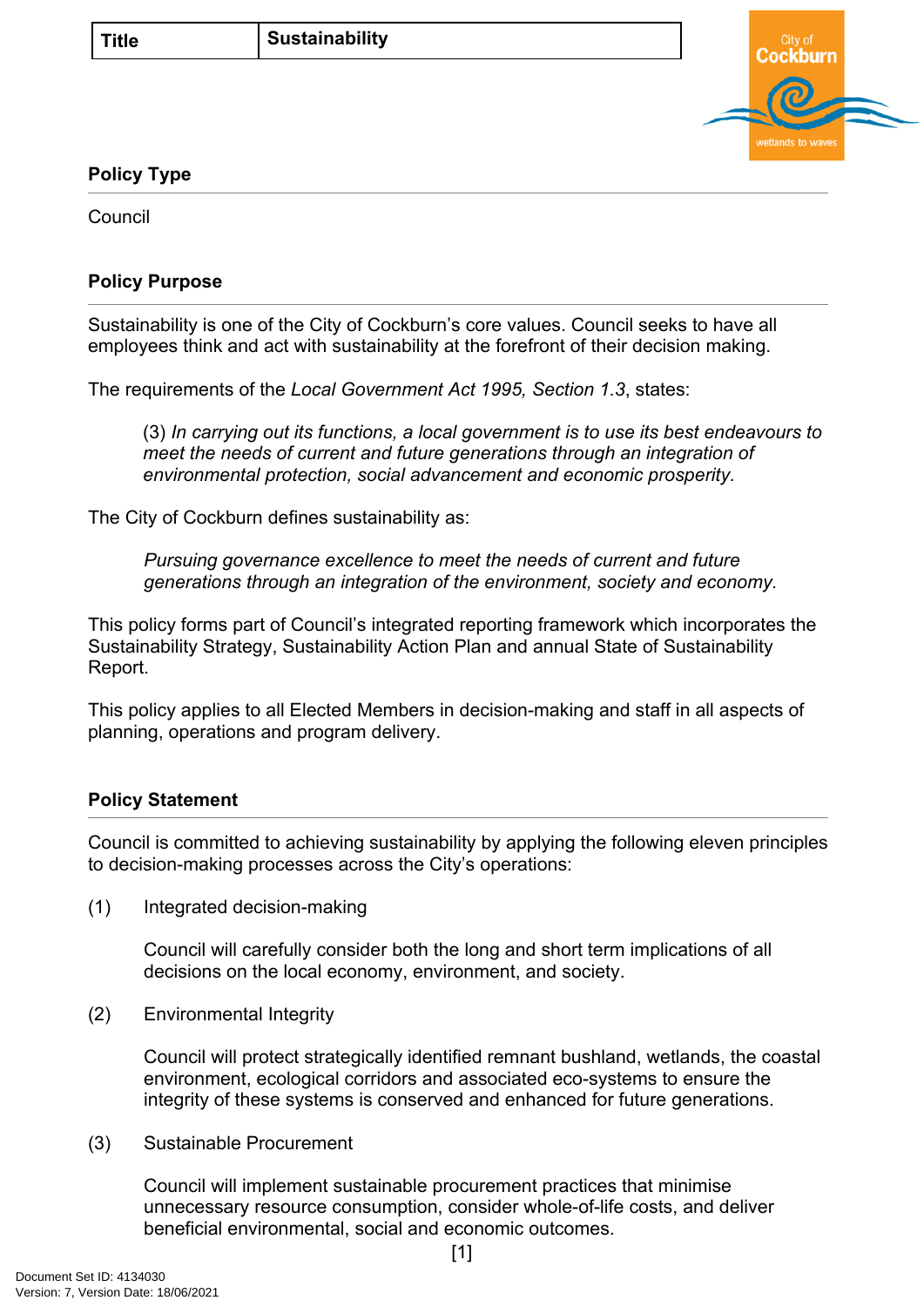

(4) Responsible Waste Management

Council will manage waste according to the waste hierarchy with the highest priority given to the prevention of waste, followed by reuse and recycling, with 'energy from waste' and landfill as a last resort.

(5) Environmentally Sustainable Design (ESD)

Council will design, build and operate all community facilities and civic infrastructure in a sustainable manner. All new Council facilities exceeding a budget of \$1 million will set aside a minimum of three percent (3%) of the total project cost for innovative ESD initiatives.

(6) Climate Change Action

Council is committed to taking action on climate change and ensuring that mitigation and adaptation actions are equitable and consistent with the aims of the United Nations Sustainable Development Goals.

(7) Sustainable City Growth

Council will plan for population growth in accordance with the planning framework to ensure high density living is balanced with the provision of open space, tree-lined streetscapes, connected shared pathways, accessible community facilities and integrated transport infrastructure.

(8) Social Equity and Inclusion

Council recognises the traditional owners of the land, embraces cultural diversity and celebrates the significance of the City's social and built heritage. Council will take action to improve universal accessibility, create welcoming and inclusive communities for everyone.

(9) Community Health and Wellbeing

Council will minimise risks to human health by managing the natural and built environment, delivering programs to reduce preventative illness and encouraging healthy lifestyles and active transport.

(10) Economic Advancement

Council is committed to long term sustainable financial management and will deliver value for money for ratepayers. Council will strive for a diverse workforce and create opportunities for local employment, support the sustainable development of business and help empower community groups.